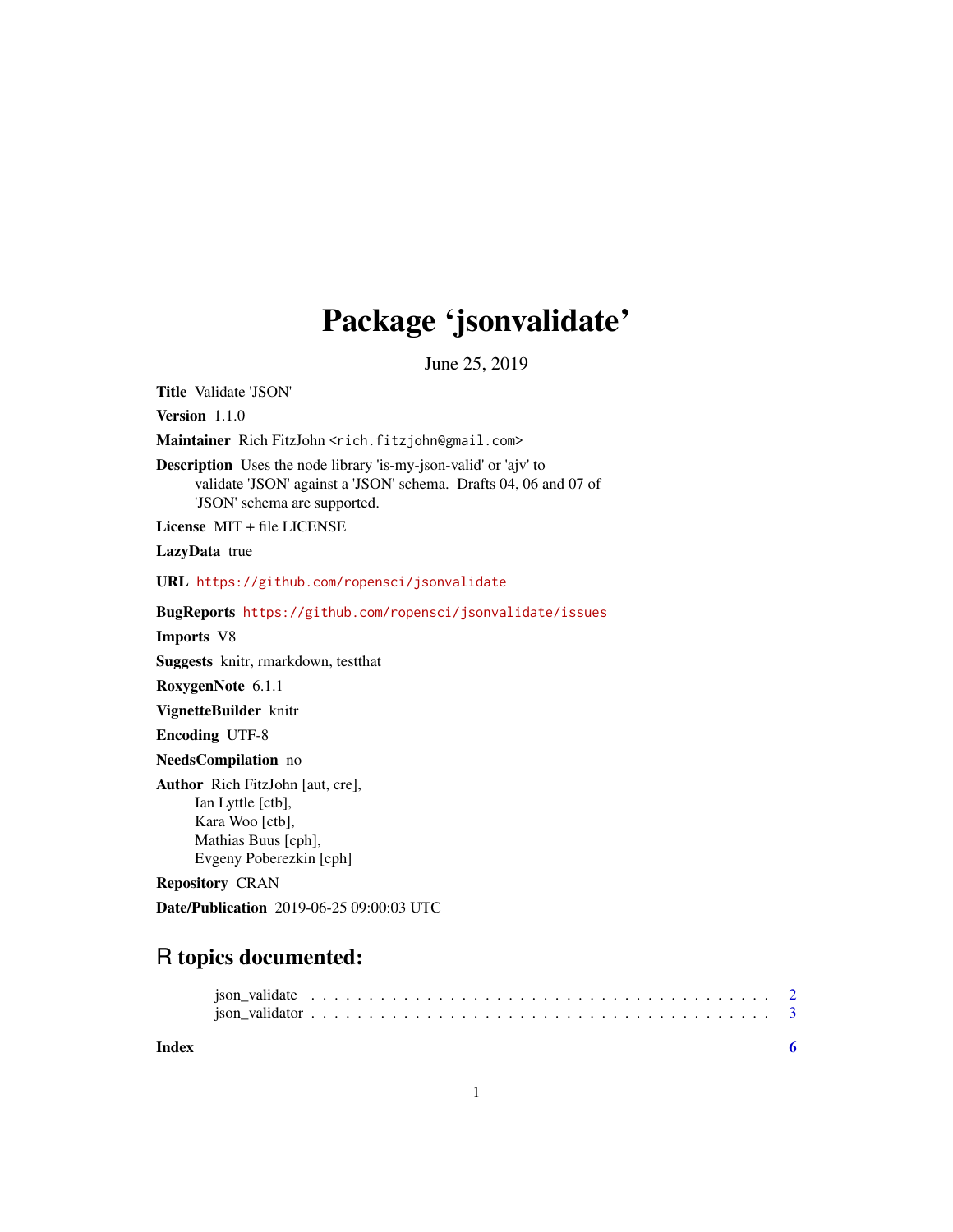<span id="page-1-0"></span>

#### Description

Validate a single json against a schema. This is a convenience wrapper around json\_validator(schema)(json)

#### Usage

```
json_validate(json, schema, verbose = FALSE, greedy = FALSE,
 error = FALSE, engine = "imjv")
```
#### Arguments

| json    | Contents of a json object, or a filename containing one.                                                                                                                                                     |
|---------|--------------------------------------------------------------------------------------------------------------------------------------------------------------------------------------------------------------|
| schema  | Contents of the json schema, or a filename containing a schema.                                                                                                                                              |
| verbose | Be verbose? If TRUE, then an attribute "errors" will list validation failures as a<br>data.frame                                                                                                             |
| greedy  | Continue after the first error?                                                                                                                                                                              |
| error   | Throw an error on parse failure? If TRUE, then the function returns NULL on<br>success (i.e., call only for the side-effect of an error on failure, like stopifult).                                         |
| engine  | Specify the validation engine to use. Options are "imjv" (the default; which uses<br>"is-my-json-valid") and "ajv" (Another JSON Schema Validator). The latter<br>supports more recent json schema features. |

## Examples

```
# A simple schema example:
schema <- '{
    "$schema": "http://json-schema.org/draft-04/schema#",
    "title": "Product",
    "description": "A product from Acme\'s catalog",
    "type": "object",
    "properties": {
        "id": f"description": "The unique identifier for a product",
            "type": "integer"
       },
        "name": {
            "description": "Name of the product",
            "type": "string"
       },
        "price": {
            "type": "number",
            "minimum": 0,
            "exclusiveMinimum": true
       },
```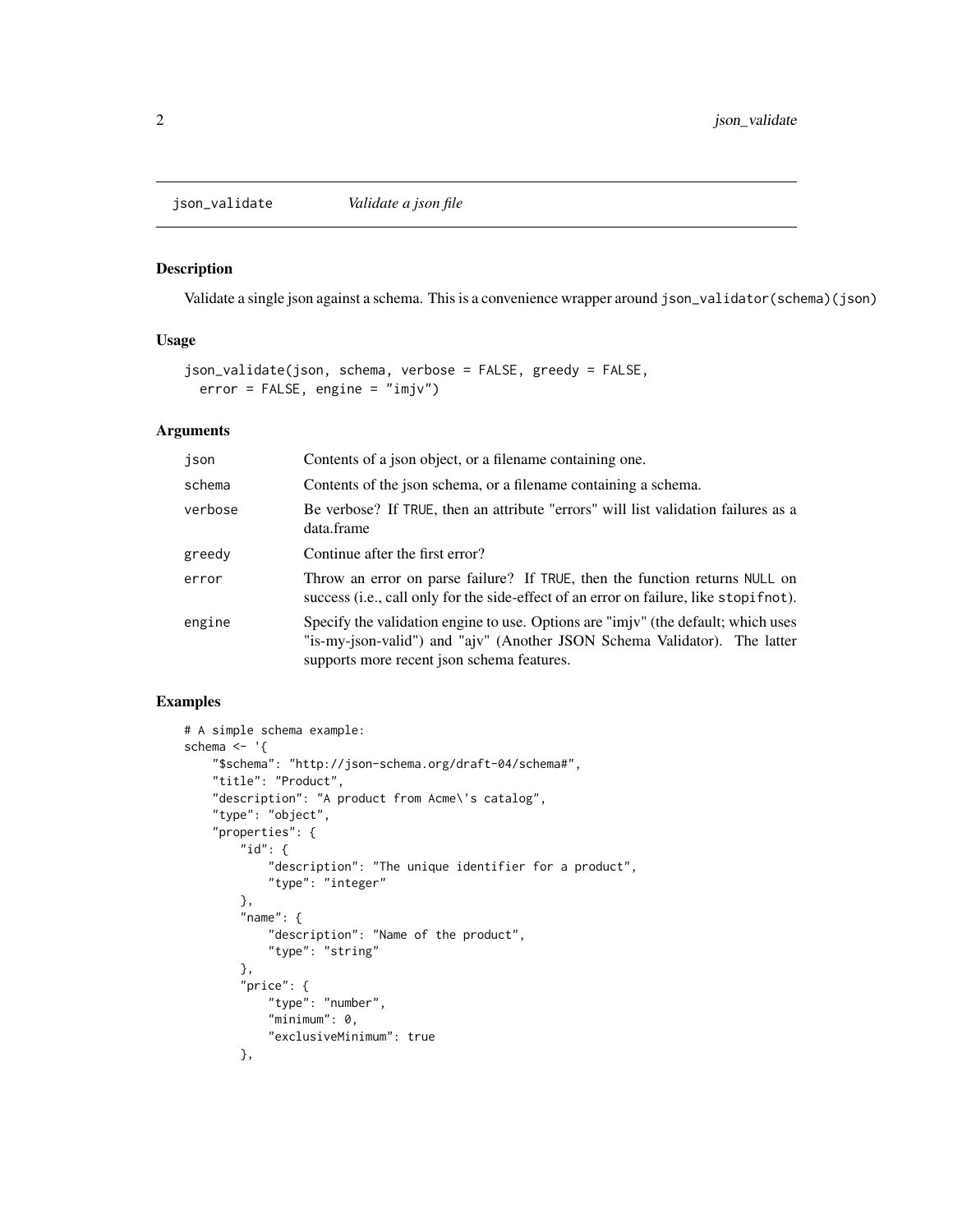## <span id="page-2-0"></span>json\_validator 3

```
"tags": {
            "type": "array",
            "items": {
                "type": "string"
            },
            "minItems": 1,
            "uniqueItems": true
       }
    },
    "required": ["id", "name", "price"]
}'
# Test if some (invalid) json conforms to the schema
jsonvalidate::json_validate("{}", schema, verbose = TRUE)
# Test if some (valid) json conforms to the schema
jsonvalidate::json_validate('{
    "id": 1,
    "name": "A green door",
    "price": 12.50,
    "tags": ["home", "green"]
}', schema)
```
json\_validator *Create a json validator*

#### Description

Create a validator that can validate multiple json files.

#### Usage

```
json_validator(schema, engine = "imjv")
```
## Arguments

| schema | Contents of the json schema, or a filename containing a schema.                                                                                                |
|--------|----------------------------------------------------------------------------------------------------------------------------------------------------------------|
| engine | Specify the validation engine to use. Options are "imjv" (the default; which uses<br>"is-my-json-valid") and "ajv" (Another JSON Schema Validator). The latter |
|        | supports more recent json schema features.                                                                                                                     |

#### Examples

```
# A simple schema example:
schema \leq - '{
   "$schema": "http://json-schema.org/draft-04/schema#",
    "title": "Product",
    "description": "A product from Acme\'s catalog",
    "type": "object",
```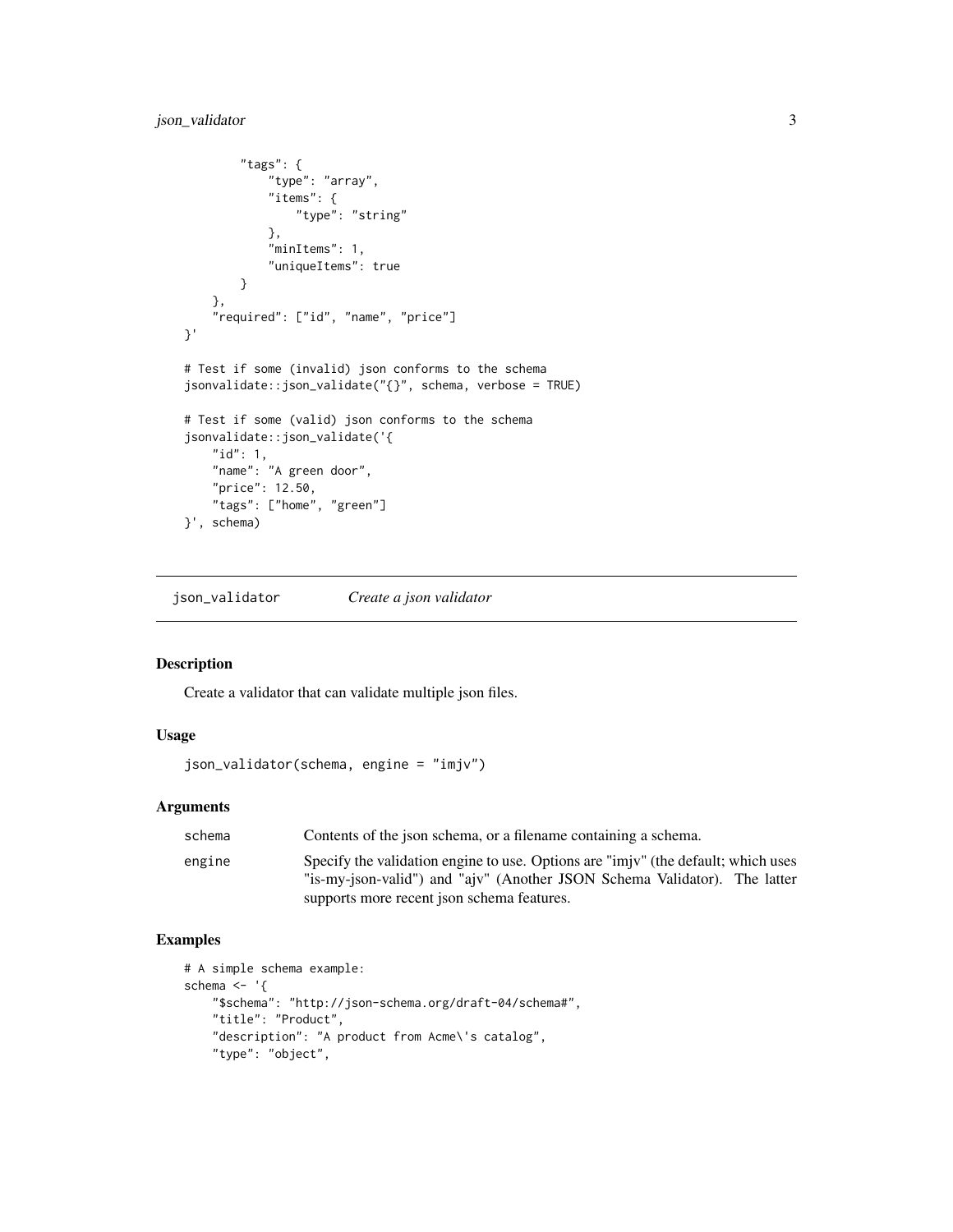```
"properties": {
        "id": {
            "description": "The unique identifier for a product",
            "type": "integer"
        },
        "name" : \{"description": "Name of the product",
            "type": "string"
        },
        "price": {
            "type": "number",
            "minimum": 0,"exclusiveMinimum": true
        },
        "tags": {
            "type": "array",
            "items": {
                "type": "string"
            },
            "minItems": 1,
            "uniqueItems": true
        }
    },
    "required": ["id", "name", "price"]
}'
# Create a validator function
v <- jsonvalidate::json_validator(schema)
# Test if some (invalid) json conforms to the schema
v("{}', verbose = TRUE)
# Test if some (valid) json conforms to the schema
v('{
    "id": 1,
    "name": "A green door",
    "price": 12.50,
    "tags": ["home", "green"]
}')
# Using features from draft-06 or draft-07 requires the ajv engine:
schema \leftarrow "{
  '$schema': 'http://json-schema.org/draft-06/schema#',
  'type': 'object',
  'properties': {
    'a': {
      'const': 'foo'
    }
 }
\gamma"
# Create the validator
v <- jsonvalidate::json_validator(schema, engine = "ajv")
```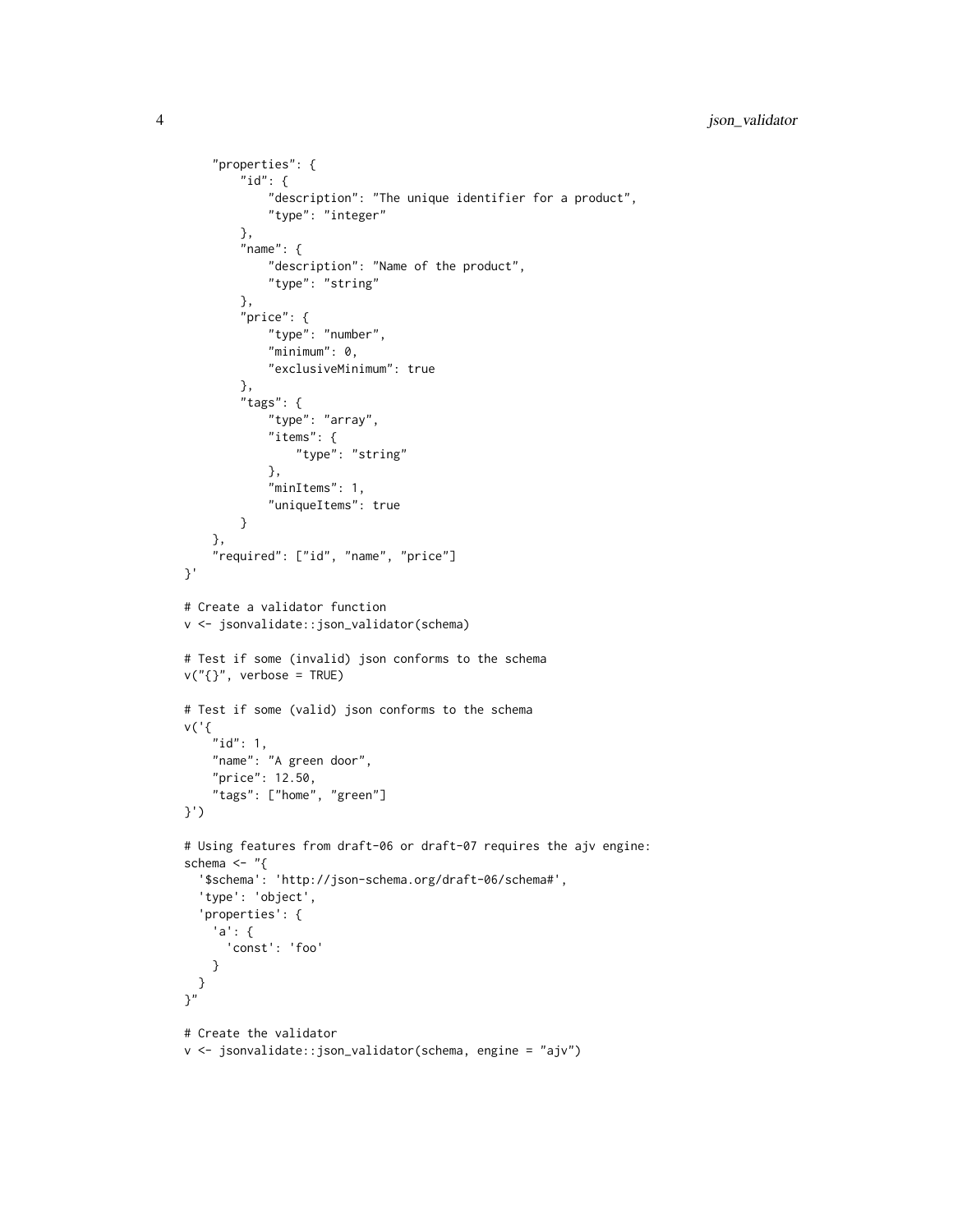# json\_validator

# This confirms to the schema v('{"a": "foo"}')

# But this does not v('{"a": "bar"}')